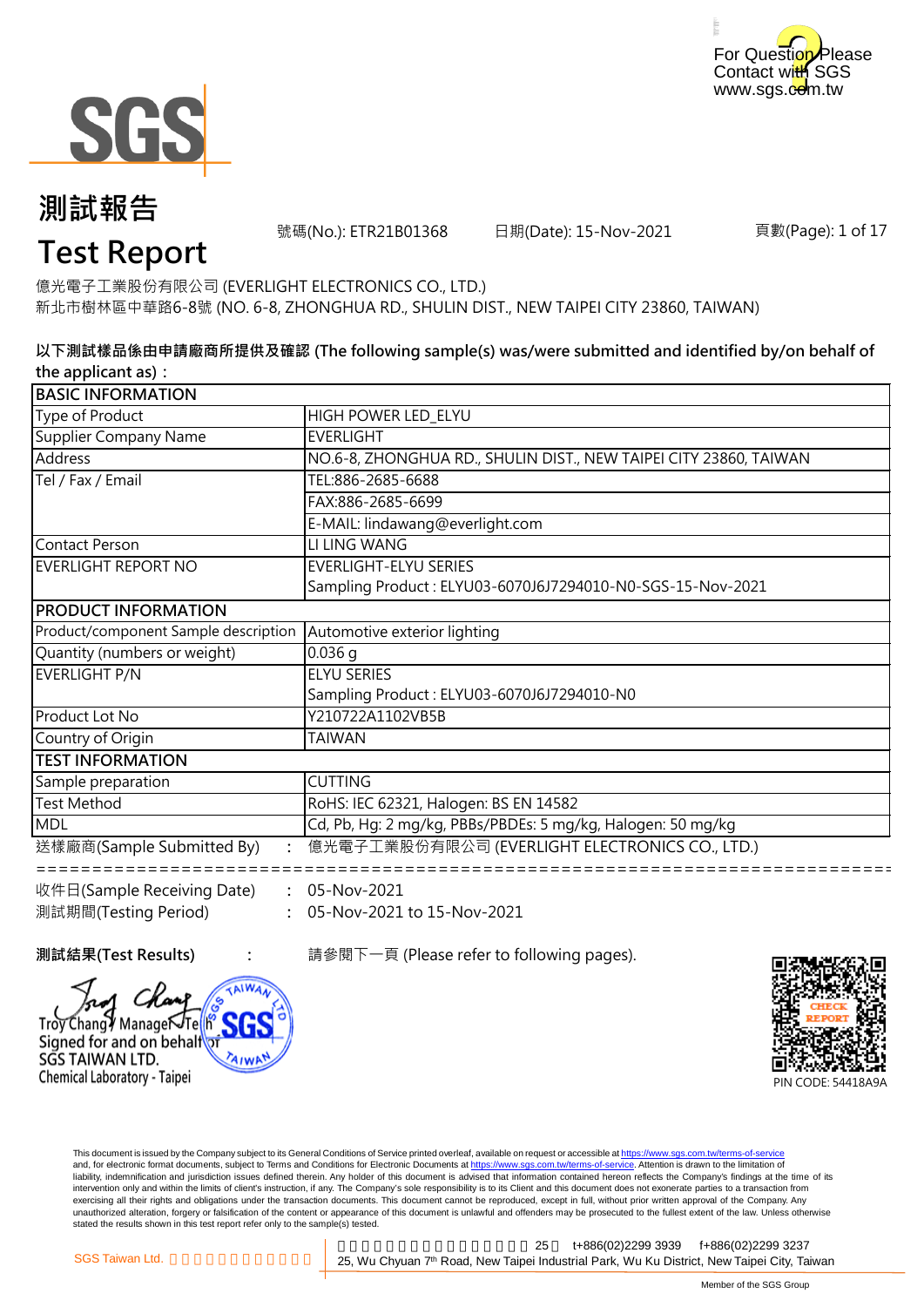

號碼(No.): ETR21B01368 日期(Date): 15-Nov-2021

#### 頁數(Page): 2 of 17

### 億光電子工業股份有限公司 (EVERLIGHT ELECTRONICS CO., LTD.)

新北市樹林區中華路6-8號 (NO. 6-8, ZHONGHUA RD., SHULIN DIST., NEW TAIPEI CITY 23860, TAIWAN)

- **測試需求(Test Requested)**
- **:** (1) 依據客戶指定,參考RoHS 2011/65/EU Annex II及其修訂指令(EU) 2015/863測試 鎘、鉛、汞、六價鉻、多溴聯苯、多溴聯苯醚, DBP, BBP, DEHP, DIBP。 (As specified by client, with reference to RoHS 2011/65/EU Annex II and amending Directive (EU) 2015/863 to determine Cadmium, Lead, Mercury, Cr(VI), PBBs, PBDEs, DBP, BBP, DEHP, DIBP contents in the submitted sample(s).)
	- (2) 依據客戶指定,測試 PAHs 及其他測項。 (As specified by client, to test PAHs and other item(s).)
- **:** (1) 根據客戶所提供的樣品,其鎘、鉛、汞、六價鉻、多溴聯苯、多溴聯苯醚, DBP, BBP, DEHP, DIBP的測試結果符合RoHS 2011/65/EU Annex II暨其修訂指令(EU) 2015/863 之限值要求。 (Based on the performed tests on submitted sample(s), the test results of Cadmium, Lead, Mercury, Cr(VI), PBBs, PBDEs, DBP, BBP, DEHP, DIBP comply with the limits as set by RoHS Directive (EU) 2015/863 amending Annex II to Directive 2011/65/EU.) **結 論(Conclusion)**
	- (2) 根據客戶所提供的樣品,多環芳香烴測試結果符合德國產品安全委員會(AfPS) GS PAHs第 3 類 「其它產品」之限值要求。(Based upon the performed tests on the submitted sample(s), the test results of PAHs (15 items) comply with the limits of PAHs requirement (Category 3) 「Other consumer products」 as set by German Committee on Product Safety (AfPS) GS PAHs.)

#### **測試部位敘述 (Test Part Description)**

- No.1 **:** 透明黃色膠體 (TRANSPARENT-YELLOW GLUE)
- No.2 **:** 銅白色片狀 (COPPER-WHITE COLORED SHEET)

#### **測試結果 (Test Results)**

| 測試項目                               | 測試方法                                  | 單位     | <b>MDL</b> | 結果       |      | 限值      |
|------------------------------------|---------------------------------------|--------|------------|----------|------|---------|
| (Test Items)                       | (Method)                              | (Unit) |            | (Result) |      | (Limit) |
|                                    |                                       |        |            | No.1     | No.2 |         |
| 鎘 (Cd) (Cadmium (Cd)) (CAS No.:    | 參考IEC 62321-5: 2013 · 以感應耦合電漿發        | mg/kg  |            | n.d.     | n.d  | 100     |
| $7440 - 43 - 9$                    | 射光譜儀分析。(With reference to IEC         |        |            |          |      |         |
| 銟 (Pb) (Lead (Pb)) (CAS No.: 7439- | 62321-5: 2013, analysis was performed | mg/kg  |            | n.d.     | n.d  | 1000    |
| $92-1)$                            | by ICP-OES.)                          |        |            |          |      |         |

This document is issued by the Company subject to its General Conditions of Service printed overleaf, available on request or accessible at https://www.sgs.com.tw/terms-of-service and, for electronic format documents, subject to Terms and Conditions for Electronic Documents at https://www.sgs.com.tw/terms-of-service. Attention is drawn to the limitation of liability, indemnification and jurisdiction issues defined therein. Any holder of this document is advised that information contained hereon reflects the Company's findings at the time of its intervention only and within the limits of client's instruction, if any. The Company's sole responsibility is to its Client and this document does not exonerate parties to a transaction from exercising all their rights and obligations under the transaction documents. This document cannot be reproduced, except in full, without prior written approval of the Company. Any unauthorized alteration, forgery or falsification of the content or appearance of this document is unlawful and offenders may be prosecuted to the fullest extent of the law. Unless otherwise stated the results shown in this test report refer only to the sample(s) tested.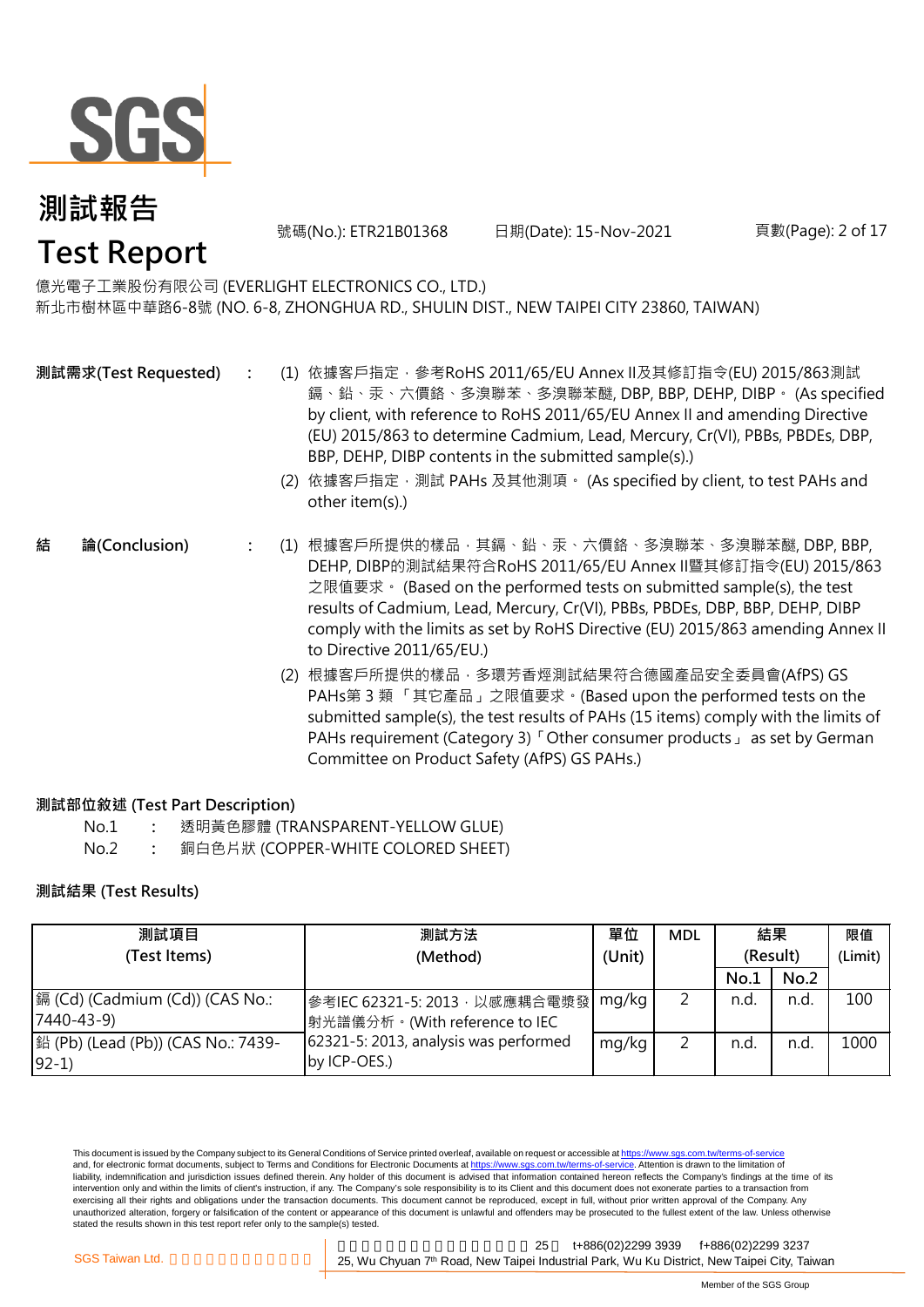

號碼(No.): ETR21B01368 日期(Date): 15-Nov-2021

### **Test Report**

億光電子工業股份有限公司 (EVERLIGHT ELECTRONICS CO., LTD.)

新北市樹林區中華路6-8號 (NO. 6-8, ZHONGHUA RD., SHULIN DIST., NEW TAIPEI CITY 23860, TAIWAN)

| 測試項目                                          | 測試方法                                                                       | 單位     | <b>MDL</b>               | 結果       |      | 限值                       |
|-----------------------------------------------|----------------------------------------------------------------------------|--------|--------------------------|----------|------|--------------------------|
| (Test Items)                                  | (Method)                                                                   | (Unit) |                          | (Result) |      | (Limit)                  |
|                                               |                                                                            |        |                          | No.1     | No.2 |                          |
| 汞 (Hg) (Mercury (Hg)) (CAS No.:<br>7439-97-6) | 參考IEC 62321-4: 2013+ AMD1: 2017 · 以感<br>應耦合電漿發射光譜儀分析。(With reference       | mg/kg  | $\overline{2}$           | n.d.     | n.d. | 1000                     |
|                                               | to IEC 62321-4: 2013+ AMD1: 2017,<br>analysis was performed by ICP-OES.)   |        |                          |          |      |                          |
| 六價鉻 Cr(VI) (Hexavalent Chromium               | 參考IEC 62321-7-2: 2017 · 以紫外光-可見                                            | mg/kg  | $\overline{8}$           | n.d.     | n.d. | 1000                     |
| Cr(VI)) (CAS No.: 18540-29-9)                 | 光分光光度計分析。(With reference to IEC<br>62321-7-2: 2017, analysis was performed |        |                          |          |      |                          |
|                                               | by UV-VIS.)                                                                |        |                          |          |      |                          |
| -溴聯苯 (Monobromobiphenyl)                      |                                                                            | mg/kg  | 5                        | n.d.     | n.d. | $\equiv$                 |
| 二溴聯苯 (Dibromobiphenyl)                        |                                                                            | mg/kg  | 5                        | n.d.     | n.d. |                          |
| 三溴聯苯 (Tribromobiphenyl)                       |                                                                            | mg/kg  | 5                        | n.d.     | n.d. |                          |
| 四溴聯苯 (Tetrabromobiphenyl)                     |                                                                            | mg/kg  | $\overline{5}$           | n.d.     | n.d. | $\overline{\phantom{a}}$ |
| 五溴聯苯 (Pentabromobiphenyl)                     |                                                                            | mg/kg  | 5                        | n.d.     | n.d. | $\overline{\phantom{0}}$ |
| 六溴聯苯 (Hexabromobiphenyl)                      |                                                                            | mg/kg  | 5                        | n.d.     | n.d. |                          |
| 七溴聯苯 (Heptabromobiphenyl)                     |                                                                            | mg/kg  | 5                        | n.d.     | n.d. |                          |
| 八溴聯苯 (Octabromobiphenyl)                      |                                                                            | mg/kg  | $\overline{5}$           | n.d.     | n.d. | $\equiv$                 |
| 九溴聯苯 (Nonabromobiphenyl)                      |                                                                            | mg/kg  | $\overline{5}$           | n.d.     | n.d. |                          |
| 十溴聯苯 (Decabromobiphenyl)                      | 參考IEC 62321-6: 2015, 以氣相層析儀/質                                              | mg/kg  | 5                        | n.d.     | n.d. |                          |
| 多溴聯苯總和 (Sum of PBBs)                          | 譜儀分析。(With reference to IEC 62321-                                         | mg/kg  | $\overline{\phantom{a}}$ | n.d.     | n.d. | 1000                     |
| -溴聯苯醚 (Monobromodiphenyl ether)               | 6: 2015, analysis was performed by                                         | mg/kg  | $\overline{5}$           | n.d.     | n.d. |                          |
| 二溴聯苯醚 (Dibromodiphenyl ether)                 | GC/MS.)                                                                    | mg/kg  | 5                        | n.d.     | n.d. |                          |
| 三溴聯苯醚 (Tribromodiphenyl ether)                |                                                                            | mg/kg  | $\overline{5}$           | n.d.     | n.d. |                          |
| 四溴聯苯醚 (Tetrabromodiphenyl ether)              |                                                                            | mg/kg  | $\overline{5}$           | n.d.     | n.d. | $\equiv$                 |
| 五溴聯苯醚 (Pentabromodiphenyl ether)              |                                                                            | mg/kg  | $\overline{5}$           | n.d.     | n.d. |                          |
| 六溴聯苯醚 (Hexabromodiphenyl ether)               |                                                                            | mg/kg  | 5                        | n.d.     | n.d. |                          |
| 七溴聯苯醚 (Heptabromodiphenyl ether)              |                                                                            | mg/kg  | 5                        | n.d.     | n.d. | $\equiv$                 |
| 八溴聯苯醚 (Octabromodiphenyl ether)               |                                                                            | mg/kg  | $\overline{5}$           | n.d.     | n.d. |                          |
| 九溴聯苯醚 (Nonabromodiphenyl ether)               |                                                                            | mg/kg  | 5                        | n.d.     | n.d. |                          |
| 十溴聯苯醚 (Decabromodiphenyl ether)               |                                                                            | mg/kg  | $\overline{5}$           | n.d.     | n.d. |                          |
| 多溴聯苯醚總和 (Sum of PBDEs)                        |                                                                            | mg/kg  | $\frac{1}{2}$            | n.d.     | n.d. | 1000                     |

This document is issued by the Company subject to its General Conditions of Service printed overleaf, available on request or accessible at <u>https://www.sgs.com.tw/terms-of-service</u><br>and, for electronic format documents, su liability, indemnification and jurisdiction issues defined therein. Any holder of this document is advised that information contained hereon reflects the Company's findings at the time of its intervention only and within the limits of client's instruction, if any. The Company's sole responsibility is to its Client and this document does not exonerate parties to a transaction from exercising all their rights and obligations under the transaction documents. This document cannot be reproduced, except in full, without prior written approval of the Company. Any<br>unauthorized alteration, forgery or falsif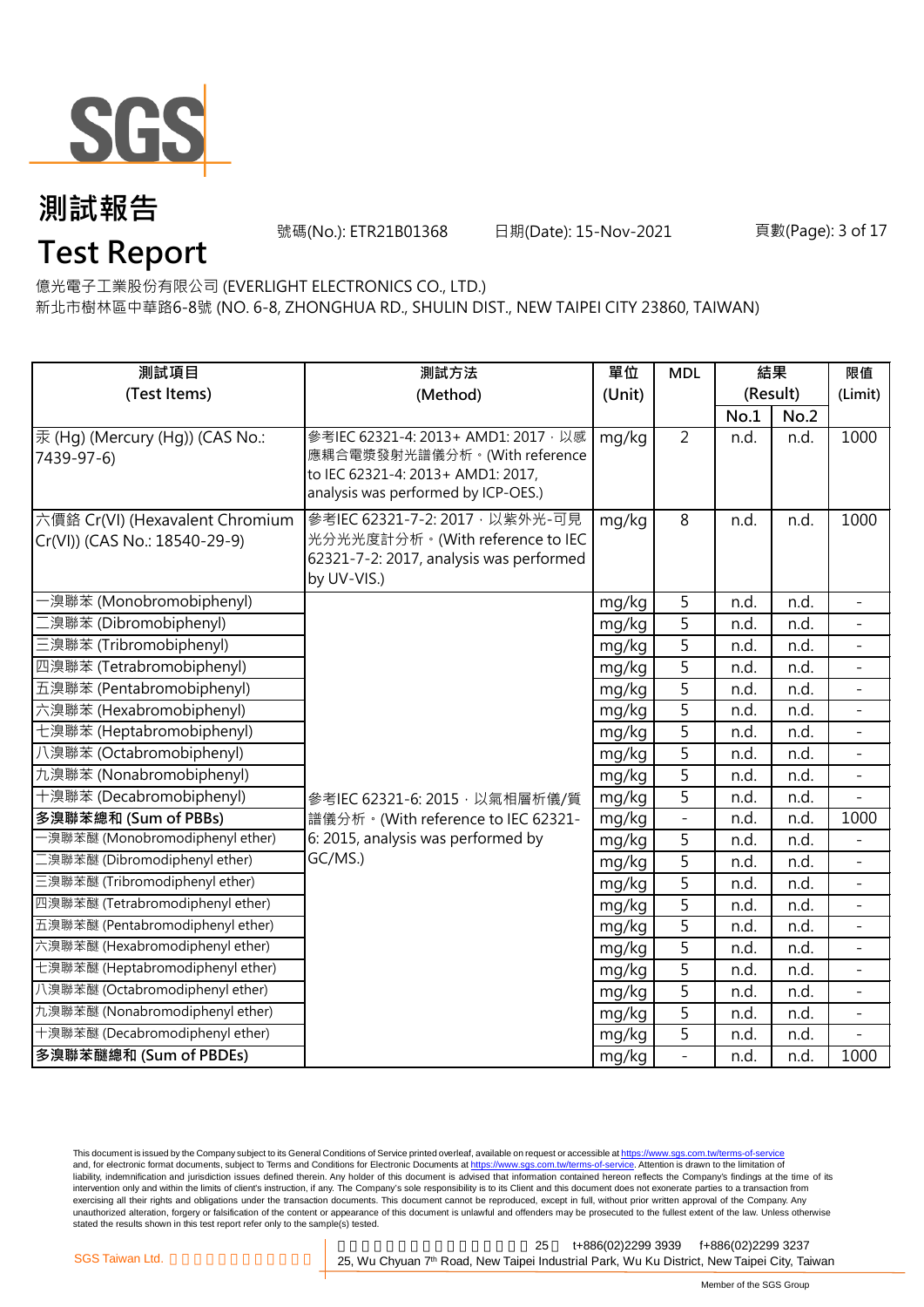

號碼(No.): ETR21B01368 日期(Date): 15-Nov-2021

### **Test Report**

新北市樹林區中華路6-8號 (NO. 6-8, ZHONGHUA RD., SHULIN DIST., NEW TAIPEI CITY 23860, TAIWAN) 億光電子工業股份有限公司 (EVERLIGHT ELECTRONICS CO., LTD.)

| 測試項目                                                                                     | 測試方法                                                                                                             | 單位     | <b>MDL</b> | 結果       |      | 限值      |
|------------------------------------------------------------------------------------------|------------------------------------------------------------------------------------------------------------------|--------|------------|----------|------|---------|
| (Test Items)                                                                             | (Method)                                                                                                         | (Unit) |            | (Result) |      | (Limit) |
|                                                                                          |                                                                                                                  |        |            | No.1     | No.2 |         |
| 鄰苯二甲酸丁苯甲酯 (BBP) (Butyl<br>benzyl phthalate (BBP)) (CAS No.: 85-<br>$68-7)$               | 參考IEC 62321-8: 2017, 以氣相層析儀/質譜<br>儀分析。(With reference to IEC 62321-8:<br>2017, analysis was performed by GC/MS.) | mg/kg  | 50         | n.d.     | n.d. | 1000    |
| 鄰苯二甲酸二丁酯 (DBP) (Dibutyl<br>phthalate (DBP)) (CAS No.: 84-74-2)                           | 參考IEC 62321-8: 2017, 以氣相層析儀/質譜<br>儀分析。(With reference to IEC 62321-8:<br>2017, analysis was performed by GC/MS.) | mg/kg  | 50         | n.d.     | n.d. | 1000    |
| 鄰苯二甲酸二(2-乙基己基)酯 (DEHP)<br>(Di-(2-ethylhexyl) phthalate (DEHP))<br>(CAS No.: 117-81-7)    | 參考IEC 62321-8: 2017, 以氣相層析儀/質譜<br>儀分析。(With reference to IEC 62321-8:<br>2017, analysis was performed by GC/MS.) | mg/kg  | 50         | n.d.     | n.d. | 1000    |
| 鄰苯二甲酸二異丁酯 (DIBP) (Diisobuty<br>phthalate (DIBP)) (CAS No.: 84-69-5)                      | 參考IEC 62321-8: 2017, 以氣相層析儀/質譜<br>儀分析。(With reference to IEC 62321-8:<br>2017, analysis was performed by GC/MS.) | mg/kg  | 50         | n.d.     | n.d. | 1000    |
| 鄰苯二甲酸二異癸酯 (DIDP)<br>(Diisodecyl phthalate (DIDP)) (CAS<br>No.: 26761-40-0, 68515-49-1)   | 參考IEC 62321-8: 2017, 以氣相層析儀/質譜<br>儀分析。(With reference to IEC 62321-8:<br>2017, analysis was performed by GC/MS.) | mg/kg  | 50         | n.d.     | n.d. |         |
| 鄰苯二甲酸二異壬酯 (DINP)<br>(Diisononyl phthalate (DINP)) (CAS<br>No.: 28553-12-0, 68515-48-0)   | 參考IEC 62321-8: 2017, 以氣相層析儀/質譜<br>儀分析。(With reference to IEC 62321-8:<br>2017, analysis was performed by GC/MS.) | mg/kg  | 50         | n.d.     | n.d. |         |
| 鄰苯二甲酸二正辛酯 (DNOP) (Di-n-<br>octyl phthalate (DNOP)) (CAS No.:<br>$117 - 84 - 0$           | 參考IEC 62321-8: 2017, 以氣相層析儀/質譜<br>儀分析。(With reference to IEC 62321-8:<br>2017, analysis was performed by GC/MS.) | mg/kg  | 50         | n.d.     | n.d. |         |
| 鄰苯二甲酸二正戊酯 (DNPP) (Di-n-<br>pentyl phthalate (DNPP)) (CAS No.:<br>$131 - 18 - 0$          | 參考IEC 62321-8: 2017, 以氣相層析儀/質譜<br>儀分析。(With reference to IEC 62321-8:<br>2017, analysis was performed by GC/MS.) | mg/kg  | 50         | n.d.     | n.d. |         |
| 鄰苯二甲酸二正己酯 (DNHP) (Di-n-<br>hexyl phthalate (DNHP)) (CAS No.:<br>$84 - 75 - 3$            | 參考IEC 62321-8: 2017, 以氣相層析儀/質譜<br>儀分析。(With reference to IEC 62321-8:<br>2017, analysis was performed by GC/MS.) | mg/kg  | 50         | n.d.     | n.d. |         |
| 鄰苯二甲酸雙(2-甲氧基乙基)酯 (DMEP)<br>(Bis(2-methoxyethyl) phthalate<br>(DMEP)) (CAS No.: 117-82-8) | 參考IEC 62321-8: 2017, 以氣相層析儀/質譜<br>儀分析。(With reference to IEC 62321-8:<br>2017, analysis was performed by GC/MS.) | mg/kg  | 50         | n.d.     | n.d. |         |

This document is issued by the Company subject to its General Conditions of Service printed overleaf, available on request or accessible at <u>https://www.sgs.com.tw/terms-of-service</u><br>and, for electronic format documents, su liability, indemnification and jurisdiction issues defined therein. Any holder of this document is advised that information contained hereon reflects the Company's findings at the time of its intervention only and within the limits of client's instruction, if any. The Company's sole responsibility is to its Client and this document does not exonerate parties to a transaction from exercising all their rights and obligations under the transaction documents. This document cannot be reproduced, except in full, without prior written approval of the Company. Any<br>unauthorized alteration, forgery or falsif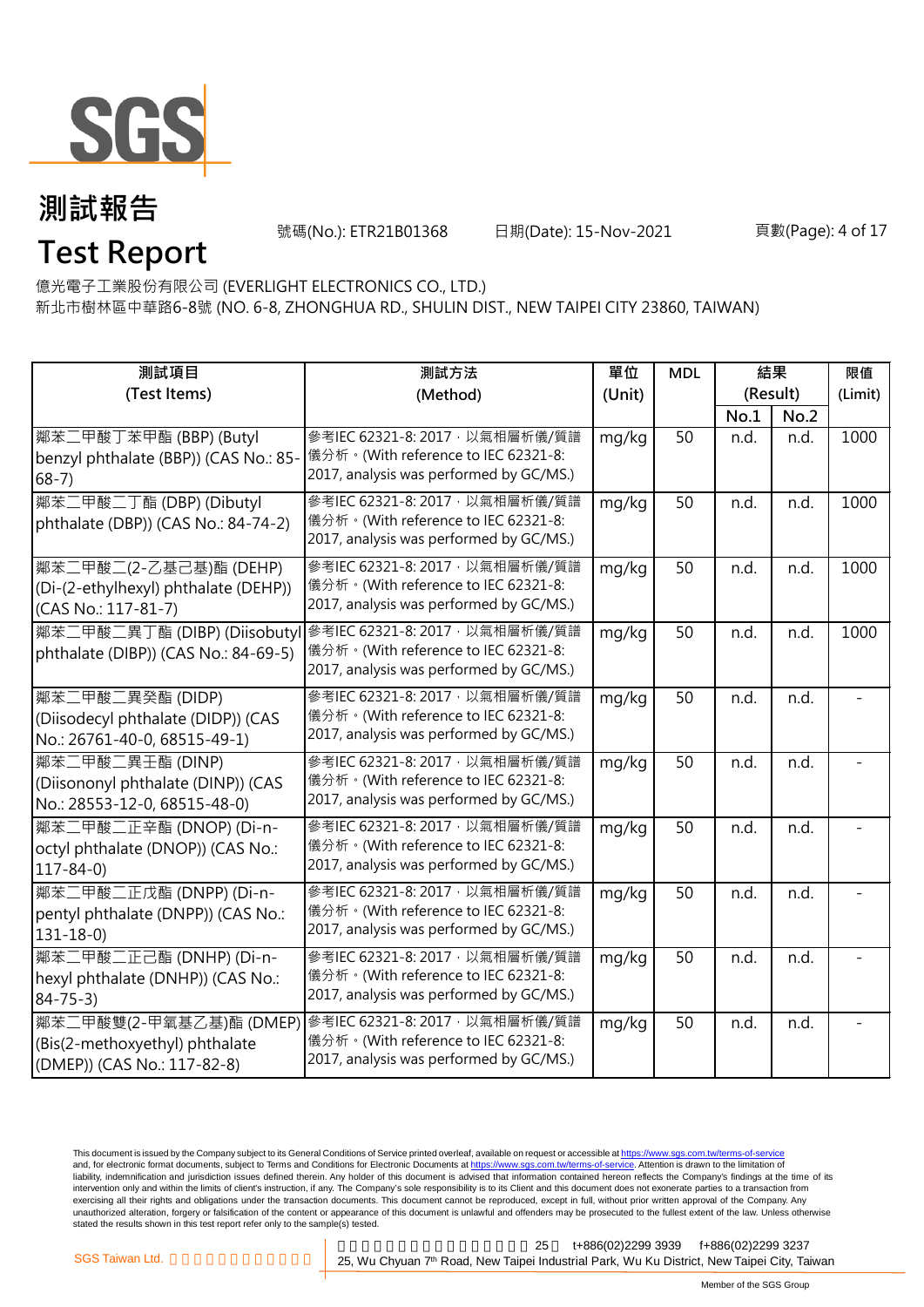

號碼(No.): ETR21B01368 日期(Date): 15-Nov-2021

#### 頁數(Page): 5 of 17

**Test Report** 億光電子工業股份有限公司 (EVERLIGHT ELECTRONICS CO., LTD.)

新北市樹林區中華路6-8號 (NO. 6-8, ZHONGHUA RD., SHULIN DIST., NEW TAIPEI CITY 23860, TAIWAN)

| 測試項目                                                                                                                                                                                                                                                                                                           | 測試方法                                                                                                                     | 單位     | <b>MDL</b> | 結果       |      | 限值      |
|----------------------------------------------------------------------------------------------------------------------------------------------------------------------------------------------------------------------------------------------------------------------------------------------------------------|--------------------------------------------------------------------------------------------------------------------------|--------|------------|----------|------|---------|
| (Test Items)                                                                                                                                                                                                                                                                                                   | (Method)                                                                                                                 | (Unit) |            | (Result) |      | (Limit) |
|                                                                                                                                                                                                                                                                                                                |                                                                                                                          |        |            | No.1     | No.2 |         |
| 六溴環十二烷及所有主要被辨別出的異構物<br>(HBCDD) ( $\alpha$ - HBCDD, $\beta$ - HBCDD, γ-<br>HBCDD) (Hexabromocyclododecane<br>(HBCDD) and all major diastereoisomers<br>identified ( $\alpha$ - HBCDD, $\beta$ - HBCDD, $\gamma$ -<br>HBCDD)) (CAS No.: 25637-99-4, 3194-<br>55-6 (134237-51-7, 134237-50-6,<br>$134237 - 52-8)$ | 參考IEC 62321: 2008, 以氣相層析儀/質譜<br>儀分析。(With reference to IEC 62321:<br>2008, analysis was performed by GC/MS.)             | mg/kg  | 5          | n.d.     | n.d. |         |
| 氟 (F) (Fluorine (F)) (CAS No.: 14762-<br>$94-8$                                                                                                                                                                                                                                                                |                                                                                                                          | mg/kg  | 50         | n.d.     | n.d. |         |
| 氯 (Cl) (Chlorine (Cl)) (CAS No.:<br>$22537 - 15 - 1$                                                                                                                                                                                                                                                           | 參考BS EN 14582: 2016 · 以離子層析儀分<br>析 · (With reference to BS EN 14582:                                                     | mg/kg  | 50         | n.d.     | n.d. |         |
| 溴 (Br) (Bromine (Br)) (CAS No.:<br>$10097 - 32 - 2$                                                                                                                                                                                                                                                            | 2016, analysis was performed by IC.)                                                                                     | mg/kg  | 50         | n.d.     | n.d. |         |
| 碘 (I) (lodine (I)) (CAS No.: 14362-44-<br>8)                                                                                                                                                                                                                                                                   |                                                                                                                          | mg/kg  | 50         | n.d.     | n.d. |         |
| 全氟辛烷磺酸及其鹽類 (PFOS and its<br>salts) (CAS No.: 1763-23-1 and its<br>salts)                                                                                                                                                                                                                                       | 參考CEN/TS 15968: 2010, 以液相層析串<br>聯質譜儀分析。(With reference to CEN/TS<br>15968: 2010, analysis was performed by<br>LC/MS/MS.) | mg/kg  | 0.01       | n.d.     | n.d. |         |
| 全氟辛酸及其鹽類 (PFOA and its salts)<br>(CAS No.: 335-67-1 and its salts)                                                                                                                                                                                                                                             | 參考CEN/TS 15968: 2010, 以液相層析串<br>聯質譜儀分析。(With reference to CEN/TS<br>15968: 2010, analysis was performed by<br>LC/MS/MS.) | mg/kg  | 0.01       | n.d.     | n.d. |         |
| 鈹 (Be) (Beryllium (Be)) (CAS No.:<br>7440-41-7)                                                                                                                                                                                                                                                                | 參考US EPA 3052: 1996 · 以感應耦合電漿<br>發射光譜儀分析。(With reference to US<br>EPA 3052: 1996, analysis was performed<br>by ICP-OES.) | mg/kg  | 2          | n.d.     | n.d. |         |

This document is issued by the Company subject to its General Conditions of Service printed overleaf, available on request or accessible at <u>https://www.sgs.com.tw/terms-of-service</u><br>and, for electronic format documents, su liability, indemnification and jurisdiction issues defined therein. Any holder of this document is advised that information contained hereon reflects the Company's findings at the time of its intervention only and within the limits of client's instruction, if any. The Company's sole responsibility is to its Client and this document does not exonerate parties to a transaction from exercising all their rights and obligations under the transaction documents. This document cannot be reproduced, except in full, without prior written approval of the Company. Any<br>unauthorized alteration, forgery or falsif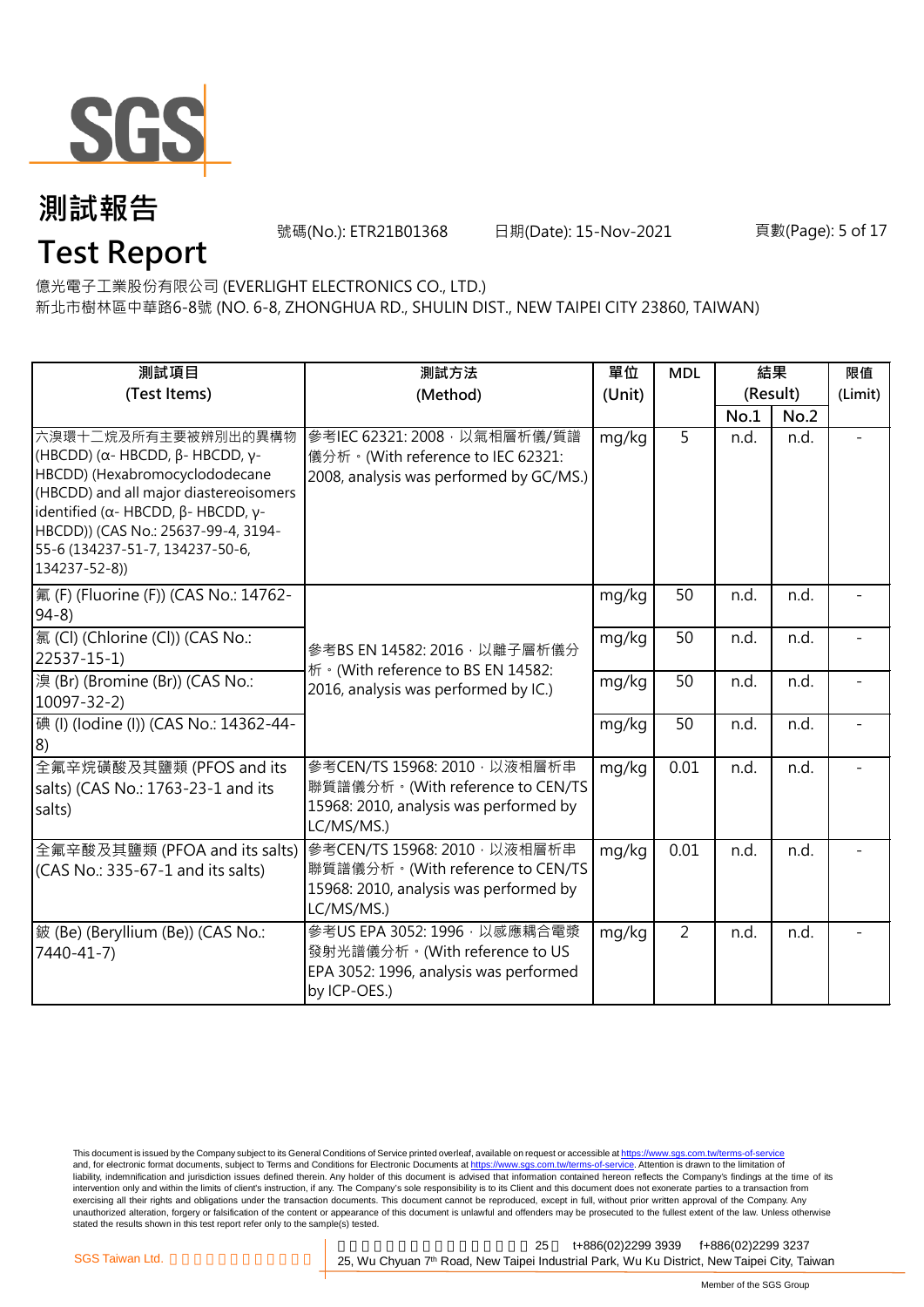

號碼(No.): ETR21B01368 日期(Date): 15-Nov-2021

#### 頁數(Page): 6 of 17

**Test Report**

億光電子工業股份有限公司 (EVERLIGHT ELECTRONICS CO., LTD.)

新北市樹林區中華路6-8號 (NO. 6-8, ZHONGHUA RD., SHULIN DIST., NEW TAIPEI CITY 23860, TAIWAN)

| 測試項目                                                      | 測試方法                                   | 單位     | <b>MDL</b>               | 結果       |      | 限值       |
|-----------------------------------------------------------|----------------------------------------|--------|--------------------------|----------|------|----------|
| (Test Items)                                              | (Method)                               | (Unit) |                          | (Result) |      | (Limit)  |
|                                                           |                                        |        |                          | No.1     | No.2 |          |
| 多環芳香烴 (Polycyclic Aromatic                                |                                        |        |                          |          |      |          |
| Hydrocarbons) (PAHs)                                      |                                        |        |                          |          |      |          |
| 苯駢(a)芘 (Benzo[a]pyrene) (CAS No.: 50-                     |                                        | mg/kg  | 0.2                      | n.d.     | n.d. | Δ        |
| $32-8$                                                    |                                        |        |                          |          |      |          |
| 苯駢(e)芘 (Benzo[e]pyrene) (CAS No.:                         |                                        | mg/kg  | 0.2                      | n.d.     | n.d. | Δ        |
| $192 - 97 - 2$                                            |                                        |        |                          |          |      |          |
| 苯駢蒽 (Benzo[a]anthracene) (CAS No.:<br>$56 - 55 - 3$       |                                        | mg/kg  | 0.2                      | n.d.     | n.d. | $\Delta$ |
| 苯(b)苯駢芴 (Benzo[b]fluoranthene) (CAS                       |                                        | mg/kg  | 0.2                      | n.d.     | n.d. | $\Delta$ |
| No.: 205-99-2)                                            |                                        |        |                          |          |      |          |
| 苯(j)苯駢芴 (Benzo[j]fluoranthene) (CAS                       |                                        | mg/kg  | 0.2                      | n.d.     | n.d. | Δ        |
| No.: 205-82-3)                                            |                                        |        |                          |          |      |          |
| 苯(k)苯駢芴 (Benzo[k]fluoranthene) (CAS                       |                                        | mg/kg  | 0.2                      | n.d.     | n.d. | Δ        |
| No.: 207-08-9)                                            | 參考AfPS GS 2019:01 PAK, 以氣相層析儀/         |        |                          |          |      |          |
| 蔰 (Chrysene) (CAS No.: 218-01-9)                          | 質譜儀分析。(With reference to AfPS GS       | mg/kg  | 0.2                      | n.d.     | n.d. | $\Delta$ |
| 二苯駢蒽 (Dibenzo[a,h]anthracene) (CAS                        | 2019:01 PAK, analysis was performed by | mg/kg  | 0.2                      | n.d.     | n.d. | Δ        |
| No.: 53-70-3)                                             | GC/MS.)                                |        |                          |          |      |          |
| 苯駢苝 (Benzo[q,h,i]perylene) (CAS No.:                      |                                        | mg/kg  | 0.2                      | n.d.     | n.d. | $\Delta$ |
| $191 - 24 - 2)$                                           |                                        |        |                          |          |      |          |
| 茚酮芘 (Indeno[1,2,3-c,d]pyrene) (CAS<br>No.: 193-39-5)      |                                        | mg/kg  | 0.2                      | n.d.     | n.d. | Δ        |
| 蒽 (Anthracene) (CAS No.: 120-12-7)                        |                                        |        | 0.2                      |          |      |          |
|                                                           |                                        | mg/kg  |                          | n.d.     | n.d. | Δ        |
| 苯駢芴 (Fluoranthene) (CAS No.: 206-44-<br>$\vert 0 \rangle$ |                                        | mg/kg  | 0.2                      | n.d.     | n.d. | Δ        |
| 菲 (Phenanthrene) (CAS No.: 85-01-8)                       |                                        |        | 0.2                      | n.d.     | n.d. | $\Delta$ |
| 芘 (Pyrene) (CAS No.: 129-00-0)                            |                                        | mg/kg  |                          |          |      |          |
|                                                           |                                        | mg/kg  | 0.2                      | n.d.     | n.d. | Δ        |
| 萘 (Naphthalene) (CAS No.: 91-20-3)                        |                                        | mg/kg  | 0.2                      | n.d.     | n.d. | Δ        |
| 多環芳香烴15項總和 (Sum of 15 PAHs)                               |                                        | mg/kg  | $\overline{\phantom{a}}$ | n.d.     | n.d. | Δ        |

This document is issued by the Company subject to its General Conditions of Service printed overleaf, available on request or accessible at <u>https://www.sgs.com.tw/terms-of-service</u><br>and, for electronic format documents, su liability, indemnification and jurisdiction issues defined therein. Any holder of this document is advised that information contained hereon reflects the Company's findings at the time of its intervention only and within the limits of client's instruction, if any. The Company's sole responsibility is to its Client and this document does not exonerate parties to a transaction from exercising all their rights and obligations under the transaction documents. This document cannot be reproduced, except in full, without prior written approval of the Company. Any<br>unauthorized alteration, forgery or falsif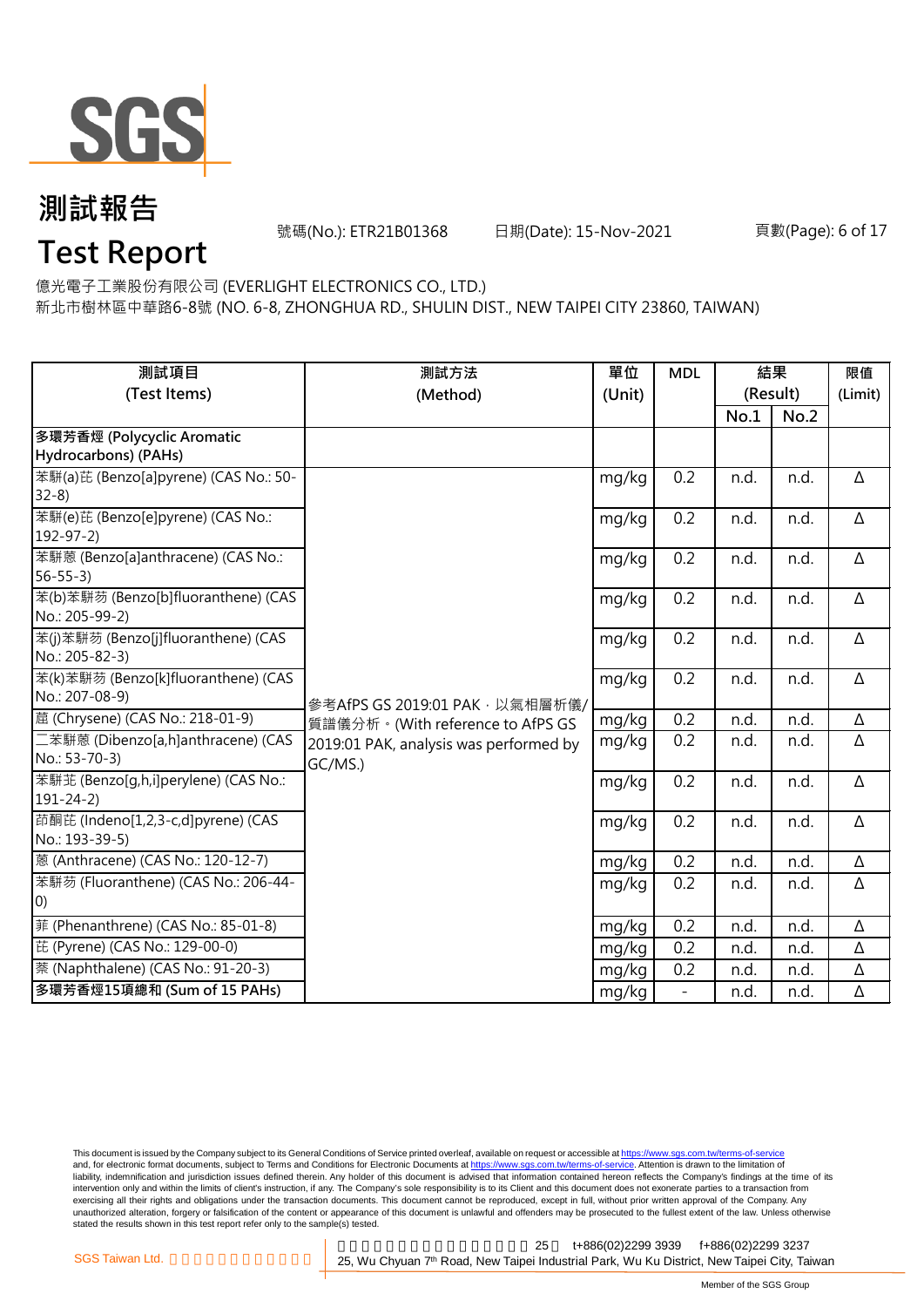

號碼(No.): ETR21B01368 日期(Date): 15-Nov-2021

頁數(Page): 7 of 17

### **Test Report**

新北市樹林區中華路6-8號 (NO. 6-8, ZHONGHUA RD., SHULIN DIST., NEW TAIPEI CITY 23860, TAIWAN) 億光電子工業股份有限公司 (EVERLIGHT ELECTRONICS CO., LTD.)

#### **備註(Note):**

- 1. mg/kg = ppm;0.1wt% = 1000ppm
- 2. MDL = Method Detection Limit (方法偵測極限值)
- 3. n.d. = Not Detected (未檢出) ; 小於MDL / Less than MDL
- 4. "-" = Not Regulated (無規格值)
- 5. 符合性結果之判定係以測試結果與限值做比較。(The statement of compliance conformity is based on comparison of testing results and limits.)

This document is issued by the Company subject to its General Conditions of Service printed overleaf, available on request or accessible at https://www.sgs.com.tw/terms-of-service and, for electronic format documents, subject to Terms and Conditions for Electronic Documents at https://www.sgs.com.tw/terms-of-service. Attention is drawn to the limitation of liability, indemnification and jurisdiction issues defined therein. Any holder of this document is advised that information contained hereon reflects the Company's findings at the time of its intervention only and within the limits of client's instruction, if any. The Company's sole responsibility is to its Client and this document does not exonerate parties to a transaction from exercising all their rights and obligations under the transaction documents. This document cannot be reproduced, except in full, without prior written approval of the Company. Any<br>unauthorized alteration, forgery or falsif stated the results shown in this test report refer only to the sample(s) tested.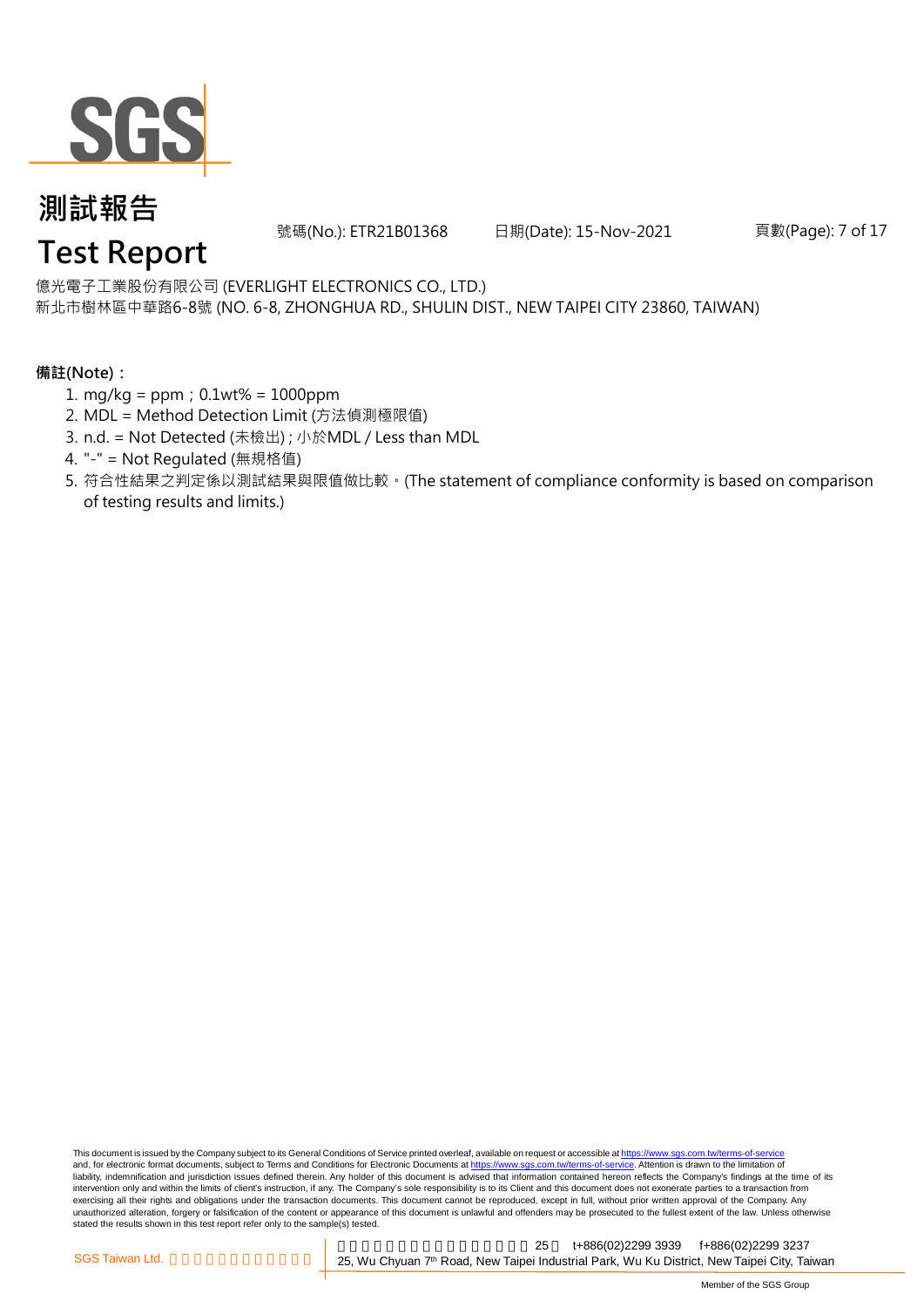

號碼(No.): ETR21B01368 日期(Date): 15-Nov-2021

頁數(Page): 8 of 17

### **Test Report**

新北市樹林區中華路6-8號 (NO. 6-8, ZHONGHUA RD., SHULIN DIST., NEW TAIPEI CITY 23860, TAIWAN) 億光電子工業股份有限公司 (EVERLIGHT ELECTRONICS CO., LTD.)

#### **Remark:**

#### Δ **德國產品安全委員會(AfPS): GS PAHs 要求**

**AfPS (German commission for Product Safety): GS PAHs requirements**

|                                 | 第1類(Category 1)                                                                                                                                                                            | 第 2 類(Category 2)                                                                                                                                                                                                                                                            |                | 第 3 類(Category 3)                                                                                                                         |                |  |
|---------------------------------|--------------------------------------------------------------------------------------------------------------------------------------------------------------------------------------------|------------------------------------------------------------------------------------------------------------------------------------------------------------------------------------------------------------------------------------------------------------------------------|----------------|-------------------------------------------------------------------------------------------------------------------------------------------|----------------|--|
| 項目<br>(Parameter)               | 觸皮膚(超過 30秒)的<br>2009/48/EC 定義的玩具材料和 3<br>歲以下兒童使用的產品(Materials<br>intended to be placed in the<br>mouth, or materials in toys<br>(Directive 2009/48/EC) or<br>articles for children up to 3 | 意圖放入口中的材料或者長時間接 不屬於第1類的材料,並意圖或可預<br>見與皮膚接觸逾 30 秒(長期皮膚接觸)<br>或重複的短時間接觸(Materials that<br>are not in Category 1, with<br>intended or foreseeable long-term intended or foreseeable short-<br>skin contact (> 30 seconds) or<br>short-term repetitive contact with<br>the skin) |                | 不屬於第1類或第2類的材料,並意<br>圖或可預見與皮膚接觸不超過 30 秒<br>(短期皮膚接觸)(Materials not<br>covered by Category 1 or 2, with<br>term skin contact (≤ 30 seconds)) |                |  |
|                                 | years of age with intended<br>long-term skin contact (> 30<br>seconds))                                                                                                                    | a.<br>用的產品(Use by<br>children under 14) products)                                                                                                                                                                                                                            | b.<br>consumer | a.<br>供 14 歳以下兒童使 其它產品(Other 供 14 歳以下兒童使 其它產品(Other<br>用的產品(Use by<br>children under 14) products)                                        | b.<br>consumer |  |
| Naphthalene                     | $\leq 1$                                                                                                                                                                                   | < 2                                                                                                                                                                                                                                                                          |                | $<10$                                                                                                                                     |                |  |
| Phenanthrene                    |                                                                                                                                                                                            |                                                                                                                                                                                                                                                                              |                |                                                                                                                                           |                |  |
| Anthracene                      | $< 1$ Sum                                                                                                                                                                                  | $< 5$ Sum                                                                                                                                                                                                                                                                    | $< 10$ Sum     | $< 20$ Sum                                                                                                                                | $< 50$ Sum     |  |
| Fluoranthene                    |                                                                                                                                                                                            |                                                                                                                                                                                                                                                                              |                |                                                                                                                                           |                |  |
| Pyrene                          |                                                                                                                                                                                            |                                                                                                                                                                                                                                                                              |                |                                                                                                                                           |                |  |
| Benzo[a]anthracene              | < 0.2                                                                                                                                                                                      | < 0.2                                                                                                                                                                                                                                                                        | < 0.5          | ~< 0.5                                                                                                                                    | $\leq 1$       |  |
| Chrysene                        | < 0.2                                                                                                                                                                                      | < 0.2                                                                                                                                                                                                                                                                        | < 0.5          | ~< 0.5                                                                                                                                    | $\leq 1$       |  |
| Benzo[b]fluoranthene            | < 0.2                                                                                                                                                                                      | < 0.2                                                                                                                                                                                                                                                                        | < 0.5          | ${}< 0.5$                                                                                                                                 | $\leq 1$       |  |
| Benzo[j]fluoranthene            | < 0.2                                                                                                                                                                                      | < 0.2                                                                                                                                                                                                                                                                        | < 0.5          | ~< 0.5                                                                                                                                    | $\leq 1$       |  |
| Benzo[k]fluoranthene            | < 0.2                                                                                                                                                                                      | < 0.2                                                                                                                                                                                                                                                                        | < 0.5          | ${}< 0.5$                                                                                                                                 | $\leq 1$       |  |
| Benzo[a]pyrene                  | < 0.2                                                                                                                                                                                      | < 0.2                                                                                                                                                                                                                                                                        | < 0.5          | ~< 0.5                                                                                                                                    | $\leq 1$       |  |
| Benzo[e]pyrene                  | < 0.2                                                                                                                                                                                      | < 0.2                                                                                                                                                                                                                                                                        | ${}< 0.5$      | ~< 0.5                                                                                                                                    | $\leq 1$       |  |
| Indeno[1,2,3-c,d] pyrene        | < 0.2                                                                                                                                                                                      | < 0.2                                                                                                                                                                                                                                                                        | < 0.5          | ~< 0.5                                                                                                                                    | $\leq 1$       |  |
| Dibenzo[a,h]anthracene          | < 0.2                                                                                                                                                                                      | < 0.2                                                                                                                                                                                                                                                                        | < 0.5          | ~< 0.5                                                                                                                                    | < 1            |  |
| Benzo[g,h,i]perylene            | < 0.2                                                                                                                                                                                      | < 0.2                                                                                                                                                                                                                                                                        | ${}< 0.5$      | ~< 0.5                                                                                                                                    | $\leq 1$       |  |
| 15 項 PAH 總濃度<br>(Sum of 15 PAH) | $\leq 1$                                                                                                                                                                                   | < 5                                                                                                                                                                                                                                                                          | < 10           | < 20                                                                                                                                      | < 50           |  |

單位(Unit):mg/kg

This document is issued by the Company subject to its General Conditions of Service printed overleaf, available on request or accessible at <u>https://www.sgs.com.tw/terms-of-service</u><br>and, for electronic format documents, su liability, indemnification and jurisdiction issues defined therein. Any holder of this document is advised that information contained hereon reflects the Company's findings at the time of its intervention only and within the limits of client's instruction, if any. The Company's sole responsibility is to its Client and this document does not exonerate parties to a transaction from exercising all their rights and obligations under the transaction documents. This document cannot be reproduced, except in full, without prior written approval of the Company. Any<br>unauthorized alteration, forgery or falsif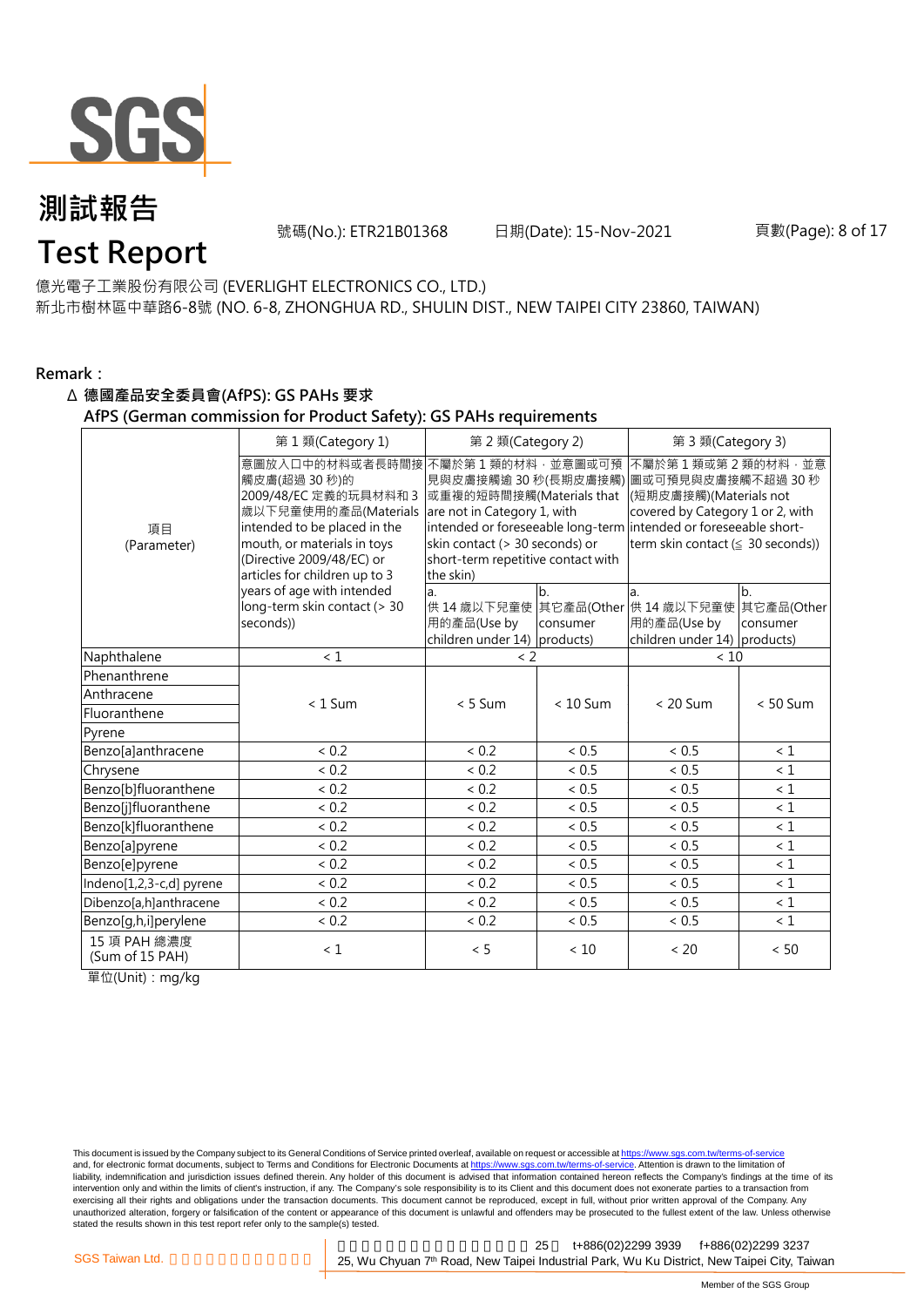

號碼(No.): ETR21B01368 日期(Date): 15-Nov-2021

頁數(Page): 9 of 17

億光電子工業股份有限公司 (EVERLIGHT ELECTRONICS CO., LTD.)

新北市樹林區中華路6-8號 (NO. 6-8, ZHONGHUA RD., SHULIN DIST., NEW TAIPEI CITY 23860, TAIWAN)

#### **重金屬流程圖 / Analytical flow chart of Heavy Metal**

根據以下的流程圖之條件,樣品已完全溶解。(六價鉻測試方法除外)

These samples were dissolved totally by pre-conditioning method according to below flow chart.

( $Cr^{6+}$  test method excluded)



This document is issued by the Company subject to its General Conditions of Service printed overleaf, available on request or accessible at https://www.sgs.com.tw/terms-of-service and, for electronic format documents, subject to Terms and Conditions for Electronic Documents at https://www.sgs.com.tw/terms-of-service. Attention is drawn to the limitation of liability, indemnification and jurisdiction issues defined therein. Any holder of this document is advised that information contained hereon reflects the Company's findings at the time of its intervention only and within the limits of client's instruction, if any. The Company's sole responsibility is to its Client and this document does not exonerate parties to a transaction from exercising all their rights and obligations under the transaction documents. This document cannot be reproduced, except in full, without prior written approval of the Company. Any<br>unauthorized alteration, forgery or falsif stated the results shown in this test report refer only to the sample(s) tested.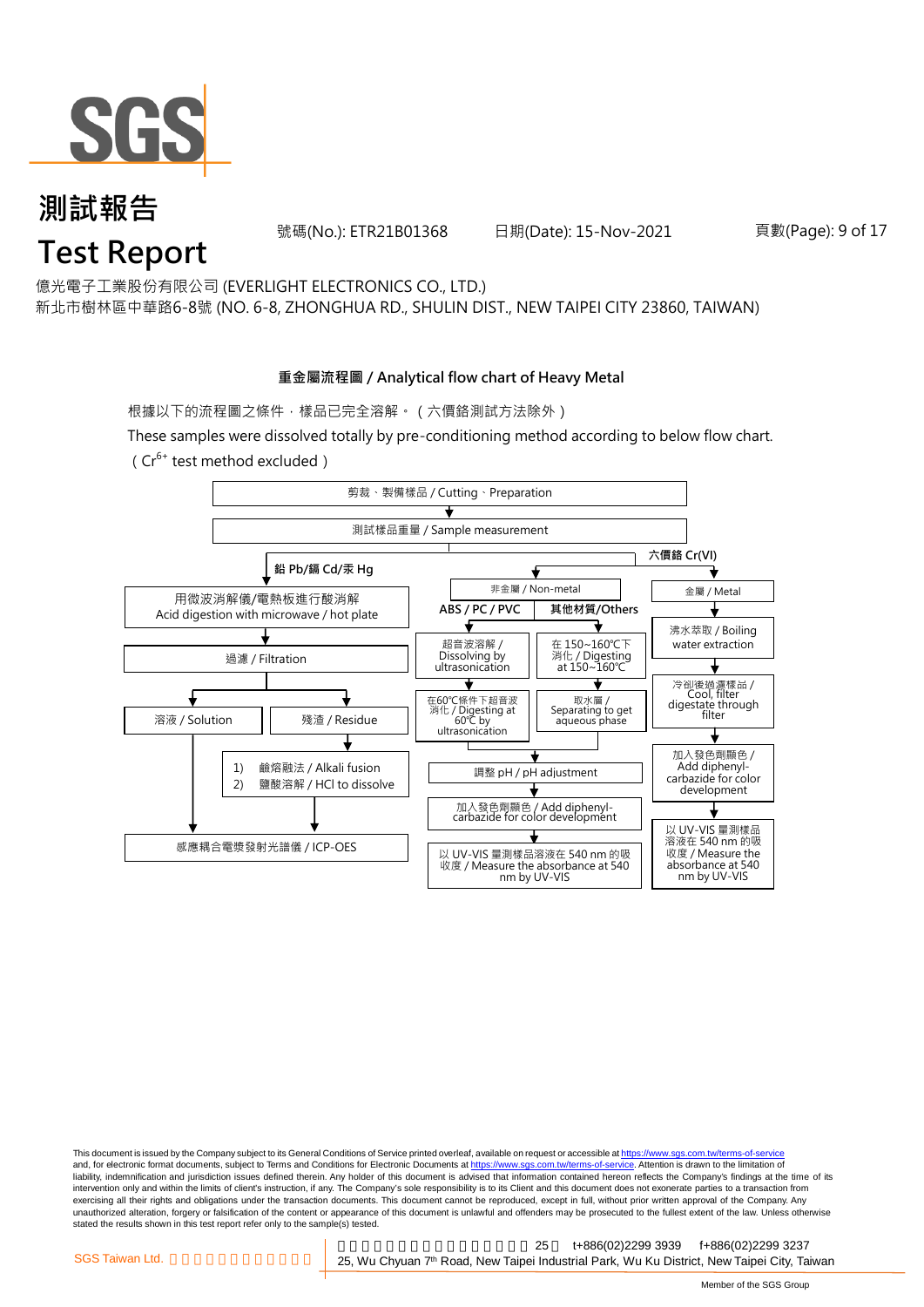

號碼(No.): ETR21B01368 日期(Date): 15-Nov-2021

頁數(Page): 10 of 17

億光電子工業股份有限公司 (EVERLIGHT ELECTRONICS CO., LTD.)

新北市樹林區中華路6-8號 (NO. 6-8, ZHONGHUA RD., SHULIN DIST., NEW TAIPEI CITY 23860, TAIWAN)

#### **多溴聯苯/多溴聯苯醚分析流程圖 / Analytical flow chart - PBBs/PBDEs**



This document is issued by the Company subject to its General Conditions of Service printed overleaf, available on request or accessible at https://www.sgs.com.tw/terms-of-service and, for electronic format documents, subject to Terms and Conditions for Electronic Documents at https://www.sgs.com.tw/terms-of-service. Attention is drawn to the limitation of liability, indemnification and jurisdiction issues defined therein. Any holder of this document is advised that information contained hereon reflects the Company's findings at the time of its intervention only and within the limits of client's instruction, if any. The Company's sole responsibility is to its Client and this document does not exonerate parties to a transaction from exercising all their rights and obligations under the transaction documents. This document cannot be reproduced, except in full, without prior written approval of the Company. Any<br>unauthorized alteration, forgery or falsif stated the results shown in this test report refer only to the sample(s) tested.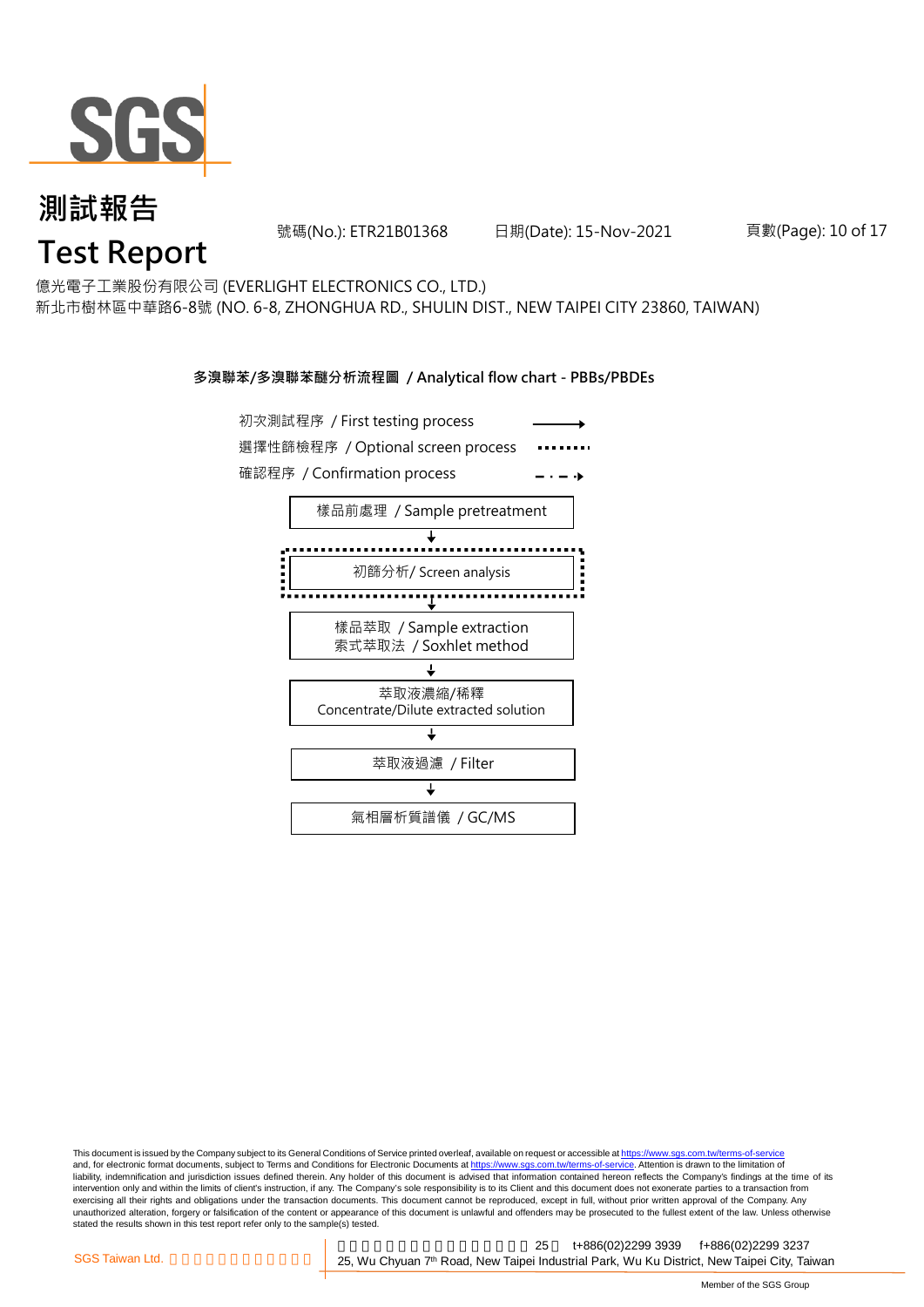

號碼(No.): ETR21B01368 日期(Date): 15-Nov-2021

頁數(Page): 11 of 17

## **Test Report**

新北市樹林區中華路6-8號 (NO. 6-8, ZHONGHUA RD., SHULIN DIST., NEW TAIPEI CITY 23860, TAIWAN) 億光電子工業股份有限公司 (EVERLIGHT ELECTRONICS CO., LTD.)

#### **可塑劑分析流程圖 / Analytical flow chart - Phthalate**

#### **【測試方法/Test method: IEC 62321-8】**



This document is issued by the Company subject to its General Conditions of Service printed overleaf, available on request or accessible at https://www.sgs.com.tw/terms-of-service and, for electronic format documents, subject to Terms and Conditions for Electronic Documents at https://www.sgs.com.tw/terms-of-service. Attention is drawn to the limitation of liability, indemnification and jurisdiction issues defined therein. Any holder of this document is advised that information contained hereon reflects the Company's findings at the time of its intervention only and within the limits of client's instruction, if any. The Company's sole responsibility is to its Client and this document does not exonerate parties to a transaction from exercising all their rights and obligations under the transaction documents. This document cannot be reproduced, except in full, without prior written approval of the Company. Any<br>unauthorized alteration, forgery or falsif stated the results shown in this test report refer only to the sample(s) tested.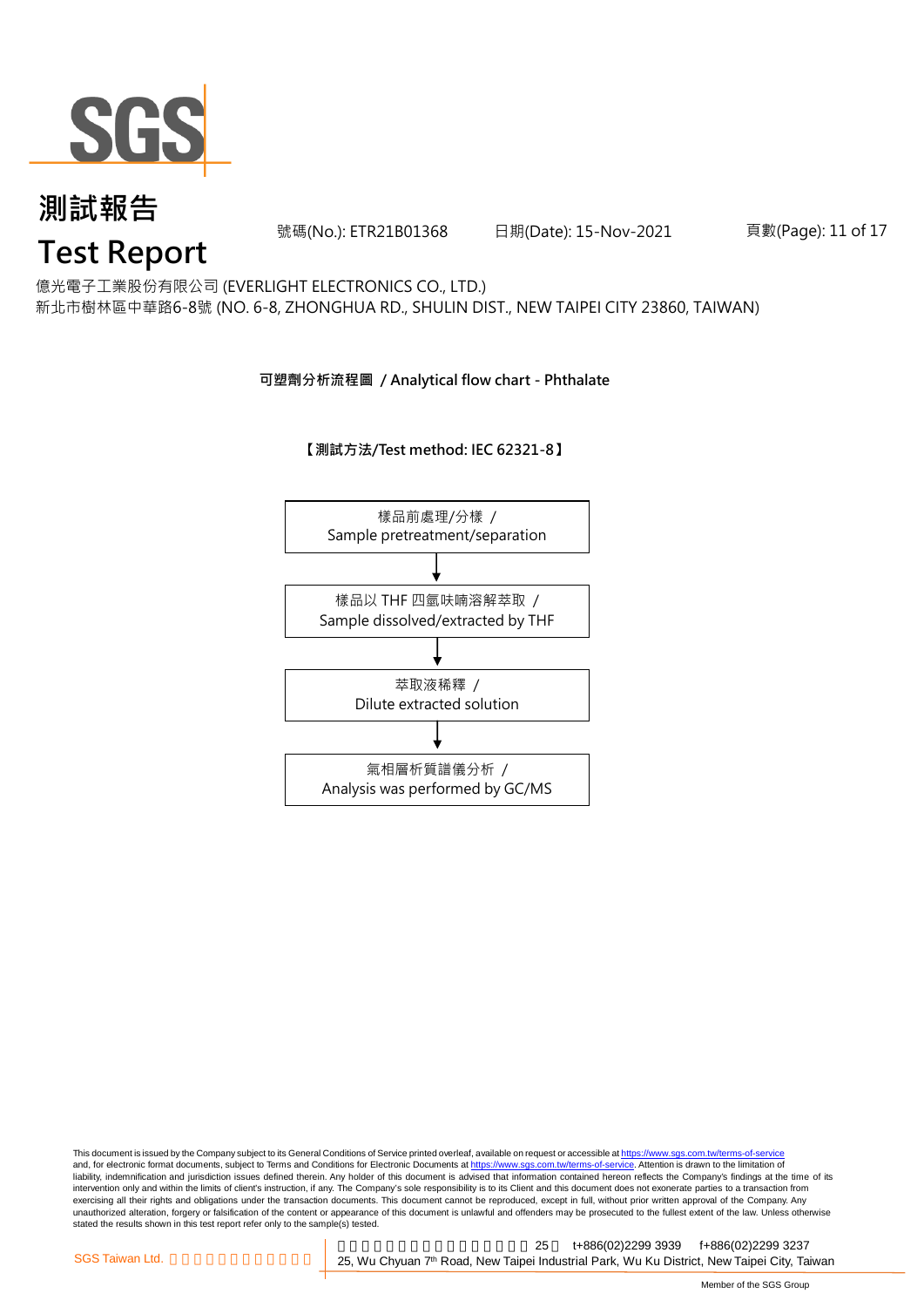

號碼(No.): ETR21B01368 日期(Date): 15-Nov-2021

#### 頁數(Page): 12 of 17

### **Test Report**

新北市樹林區中華路6-8號 (NO. 6-8, ZHONGHUA RD., SHULIN DIST., NEW TAIPEI CITY 23860, TAIWAN) 億光電子工業股份有限公司 (EVERLIGHT ELECTRONICS CO., LTD.)

#### **六溴環十二烷分析流程圖 / Analytical flow chart - HBCDD**



This document is issued by the Company subject to its General Conditions of Service printed overleaf, available on request or accessible at <u>https://www.sgs.com.tw/terms-of-service</u><br>and, for electronic format documents, su liability, indemnification and jurisdiction issues defined therein. Any holder of this document is advised that information contained hereon reflects the Company's findings at the time of its intervention only and within the limits of client's instruction, if any. The Company's sole responsibility is to its Client and this document does not exonerate parties to a transaction from exercising all their rights and obligations under the transaction documents. This document cannot be reproduced, except in full, without prior written approval of the Company. Any<br>unauthorized alteration, forgery or falsif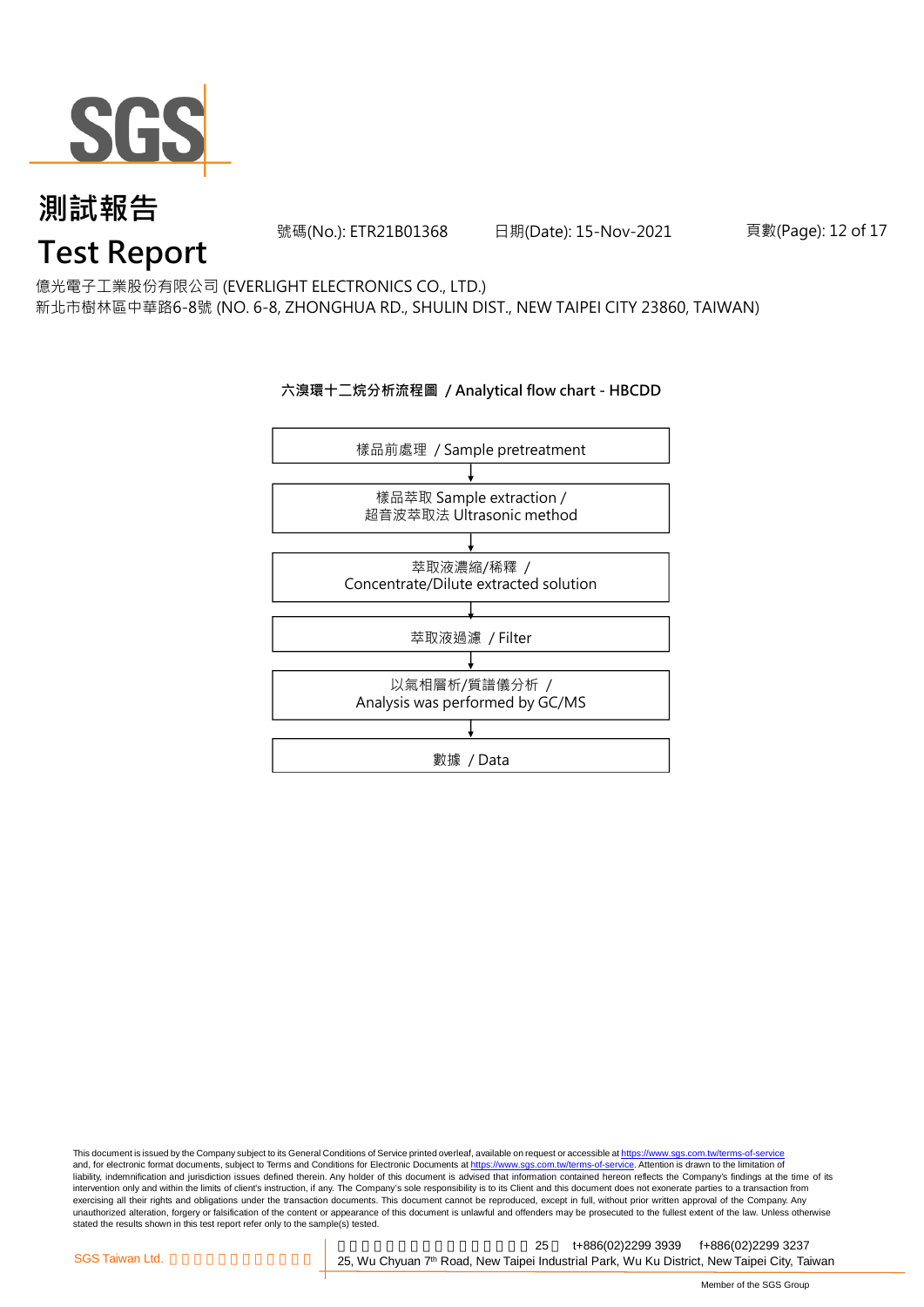

號碼(No.): ETR21B01368 日期(Date): 15-Nov-2021

頁數(Page): 13 of 17

億光電子工業股份有限公司 (EVERLIGHT ELECTRONICS CO., LTD.)

新北市樹林區中華路6-8號 (NO. 6-8, ZHONGHUA RD., SHULIN DIST., NEW TAIPEI CITY 23860, TAIWAN)



#### **鹵素分析流程圖 / Analytical flow chart - Halogen**

This document is issued by the Company subject to its General Conditions of Service printed overleaf, available on request or accessible at <u>https://www.sgs.com.tw/terms-of-service</u><br>and, for electronic format documents, su liability, indemnification and jurisdiction issues defined therein. Any holder of this document is advised that information contained hereon reflects the Company's findings at the time of its intervention only and within the limits of client's instruction, if any. The Company's sole responsibility is to its Client and this document does not exonerate parties to a transaction from exercising all their rights and obligations under the transaction documents. This document cannot be reproduced, except in full, without prior written approval of the Company. Any<br>unauthorized alteration, forgery or falsif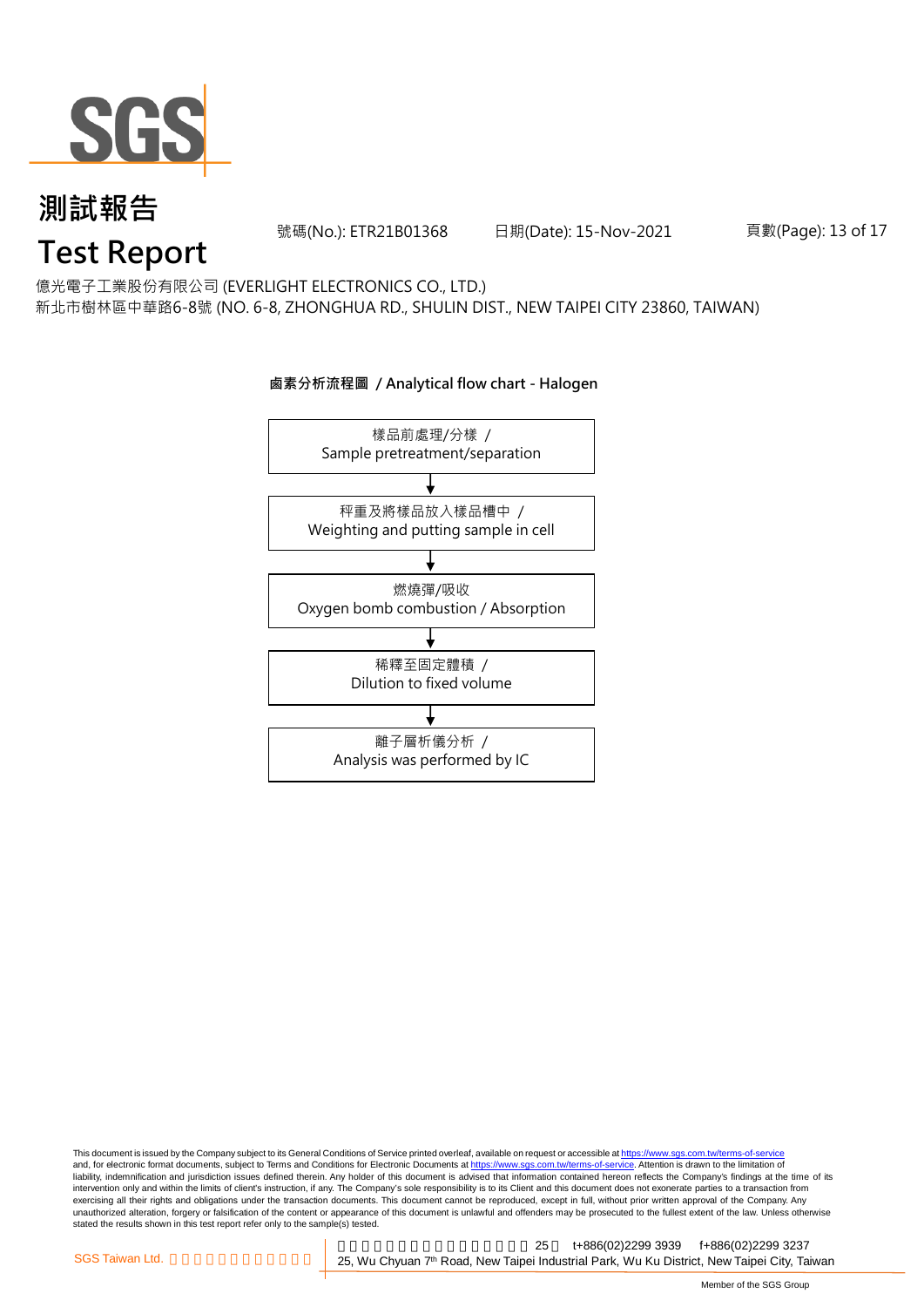

號碼(No.): ETR21B01368 日期(Date): 15-Nov-2021

頁數(Page): 14 of 17

### **Test Report**

新北市樹林區中華路6-8號 (NO. 6-8, ZHONGHUA RD., SHULIN DIST., NEW TAIPEI CITY 23860, TAIWAN) 億光電子工業股份有限公司 (EVERLIGHT ELECTRONICS CO., LTD.)

#### **全氟化合物(包含全氟辛酸/全氟辛烷磺酸/其相關化合物等等)分析流程圖 / Analytical flow chart – PFAS (including PFOA/PFOS/its related compound, etc.)**



This document is issued by the Company subject to its General Conditions of Service printed overleaf, available on request or accessible at https://www.sgs.com.tw/terms-of-service and, for electronic format documents, subject to Terms and Conditions for Electronic Documents at https://www.sgs.com.tw/terms-of-service. Attention is drawn to the limitation of liability, indemnification and jurisdiction issues defined therein. Any holder of this document is advised that information contained hereon reflects the Company's findings at the time of its intervention only and within the limits of client's instruction, if any. The Company's sole responsibility is to its Client and this document does not exonerate parties to a transaction from exercising all their rights and obligations under the transaction documents. This document cannot be reproduced, except in full, without prior written approval of the Company. Any<br>unauthorized alteration, forgery or falsif stated the results shown in this test report refer only to the sample(s) tested.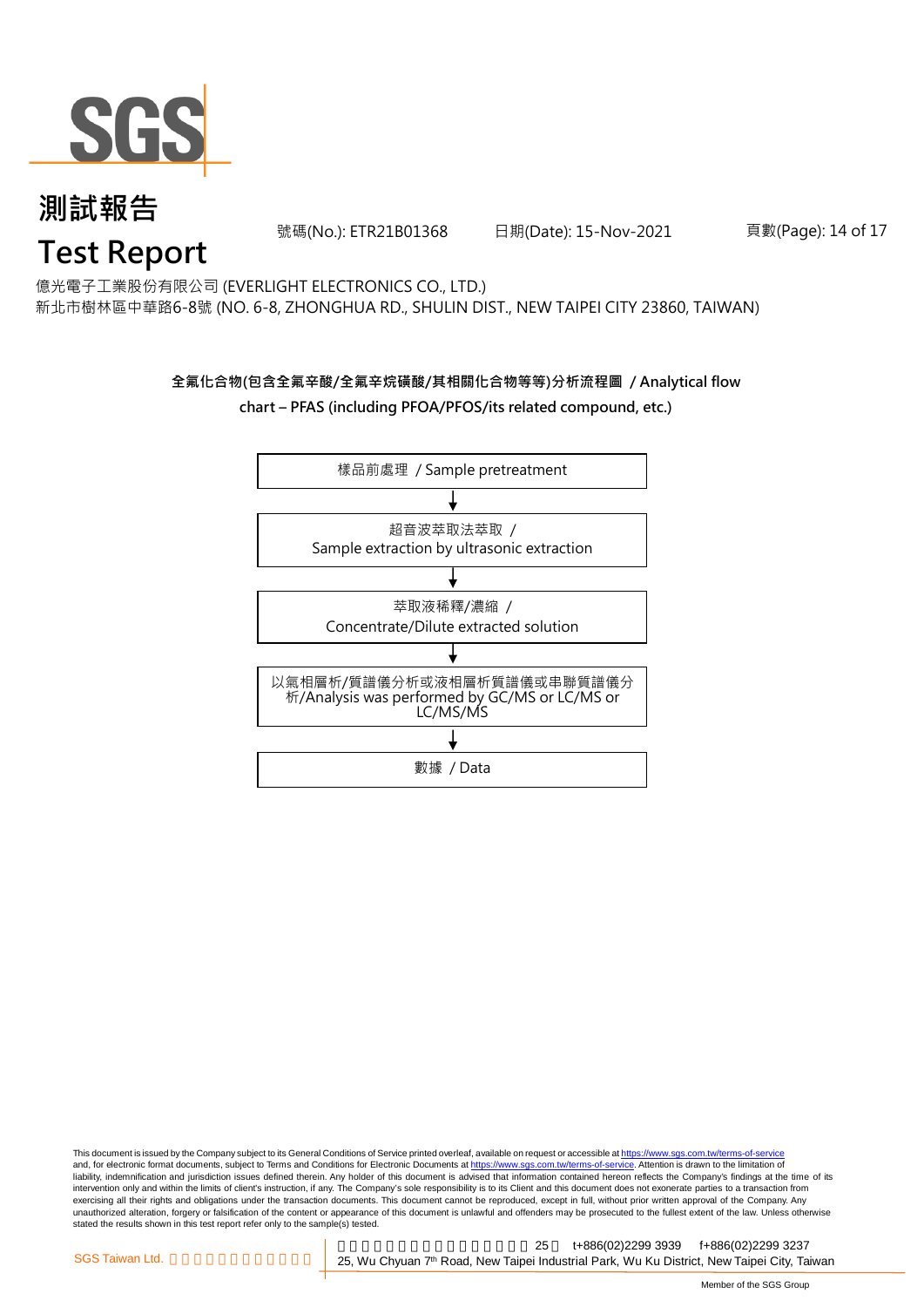

號碼(No.): ETR21B01368 日期(Date): 15-Nov-2021

頁數(Page): 15 of 17

億光電子工業股份有限公司 (EVERLIGHT ELECTRONICS CO., LTD.)

新北市樹林區中華路6-8號 (NO. 6-8, ZHONGHUA RD., SHULIN DIST., NEW TAIPEI CITY 23860, TAIWAN)



This document is issued by the Company subject to its General Conditions of Service printed overleaf, available on request or accessible at <u>https://www.sgs.com.tw/terms-of-service</u><br>and, for electronic format documents, su liability, indemnification and jurisdiction issues defined therein. Any holder of this document is advised that information contained hereon reflects the Company's findings at the time of its intervention only and within the limits of client's instruction, if any. The Company's sole responsibility is to its Client and this document does not exonerate parties to a transaction from exercising all their rights and obligations under the transaction documents. This document cannot be reproduced, except in full, without prior written approval of the Company. Any<br>unauthorized alteration, forgery or falsif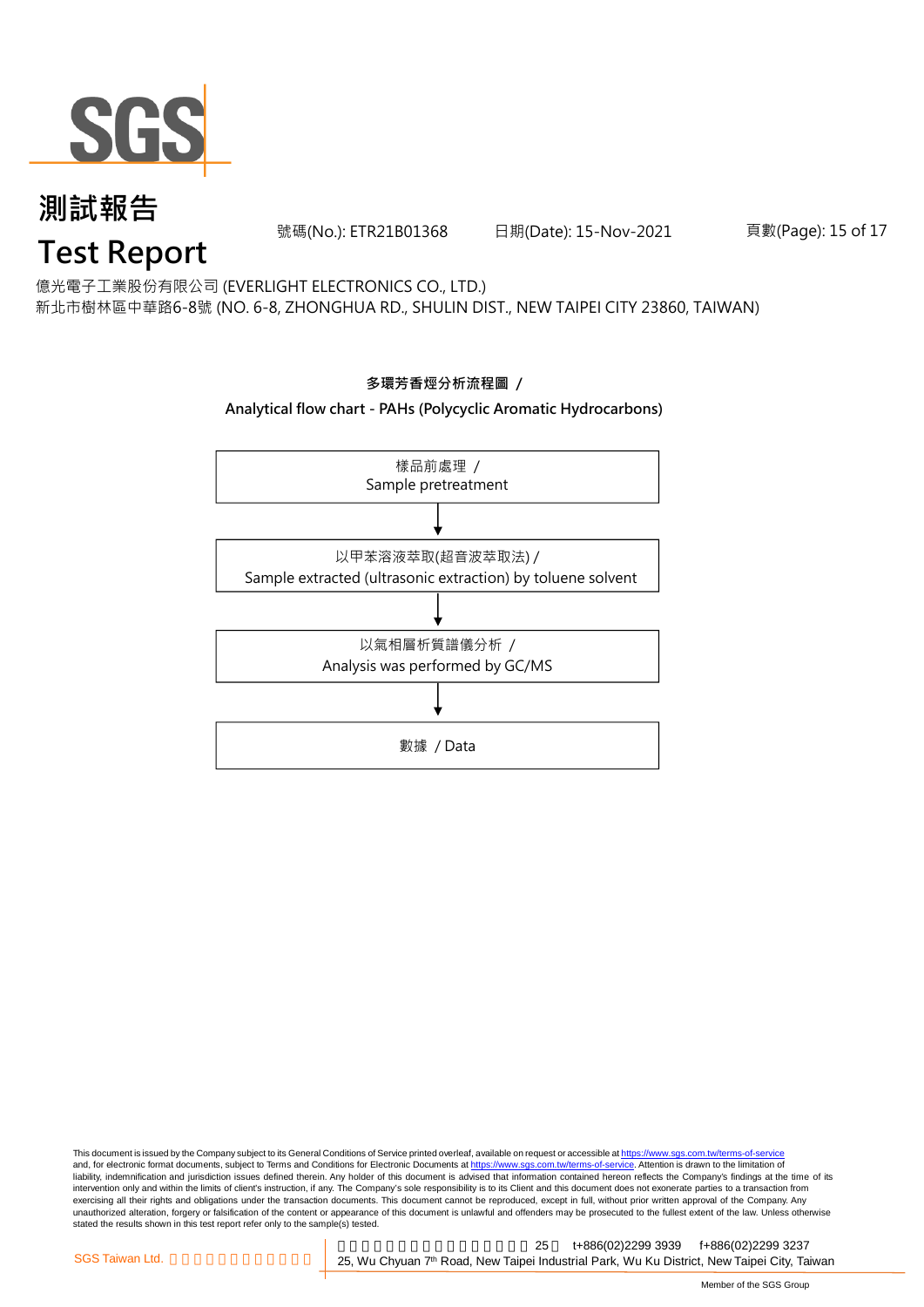

號碼(No.): ETR21B01368 日期(Date): 15-Nov-2021

#### 頁數(Page): 16 of 17

億光電子工業股份有限公司 (EVERLIGHT ELECTRONICS CO., LTD.)

新北市樹林區中華路6-8號 (NO. 6-8, ZHONGHUA RD., SHULIN DIST., NEW TAIPEI CITY 23860, TAIWAN)

#### **元素(含重金屬)分析流程圖 / Analytical flow chart of Elements (Heavy metal included)**

根據以下的流程圖之條件,樣品已完全溶解。

These samples were dissolved totally by pre-conditioning method according to below flow chart.

【參考方法/Reference method:US EPA 3051A、US EPA 3052】



\* US EPA 3051A 方法未添加氫氟酸 / US EPA 3051A method does not add HF.

This document is issued by the Company subject to its General Conditions of Service printed overleaf, available on request or accessible at https://www.sgs.com.tw/terms-of-service and, for electronic format documents, subject to Terms and Conditions for Electronic Documents at https://www.sgs.com.tw/terms-of-service. Attention is drawn to the limitation of liability, indemnification and jurisdiction issues defined therein. Any holder of this document is advised that information contained hereon reflects the Company's findings at the time of its intervention only and within the limits of client's instruction, if any. The Company's sole responsibility is to its Client and this document does not exonerate parties to a transaction from exercising all their rights and obligations under the transaction documents. This document cannot be reproduced, except in full, without prior written approval of the Company. Any<br>unauthorized alteration, forgery or falsif stated the results shown in this test report refer only to the sample(s) tested.